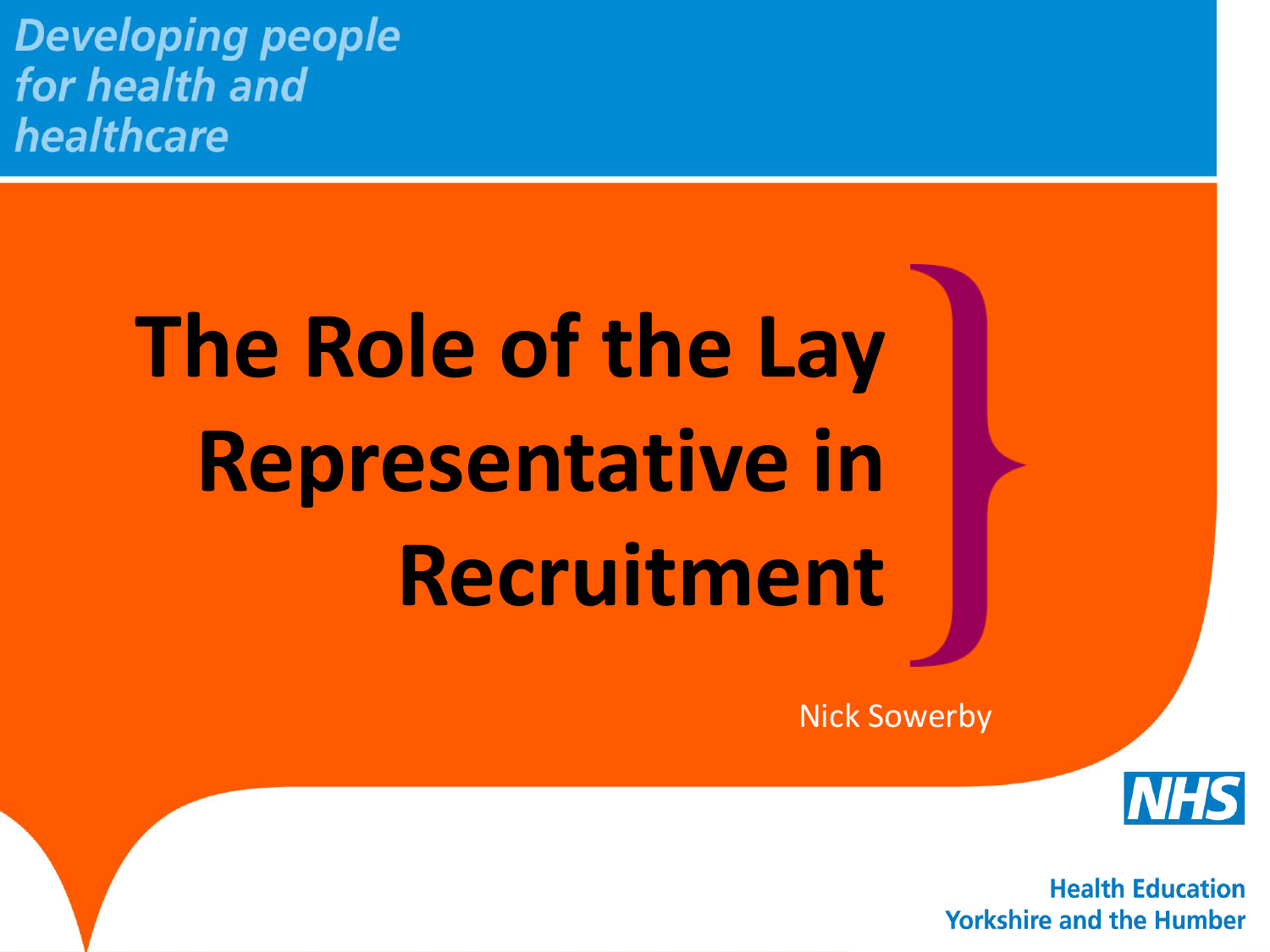

#### **BOOKING**

- The HEYH Recruitment Team will contact Sue Grange to ask for Lay Representatives for Specialty Interviews and Selection Centres. Sue will contact the group accordingly and then provide confirmation and all relevant details, i.e. date, time, specialty, etc.
- Lay Representatives will ideally be provided with two to three months' notice of Recruitment based events
- Lay Representatives are an integral and statutory part of the Recruitment process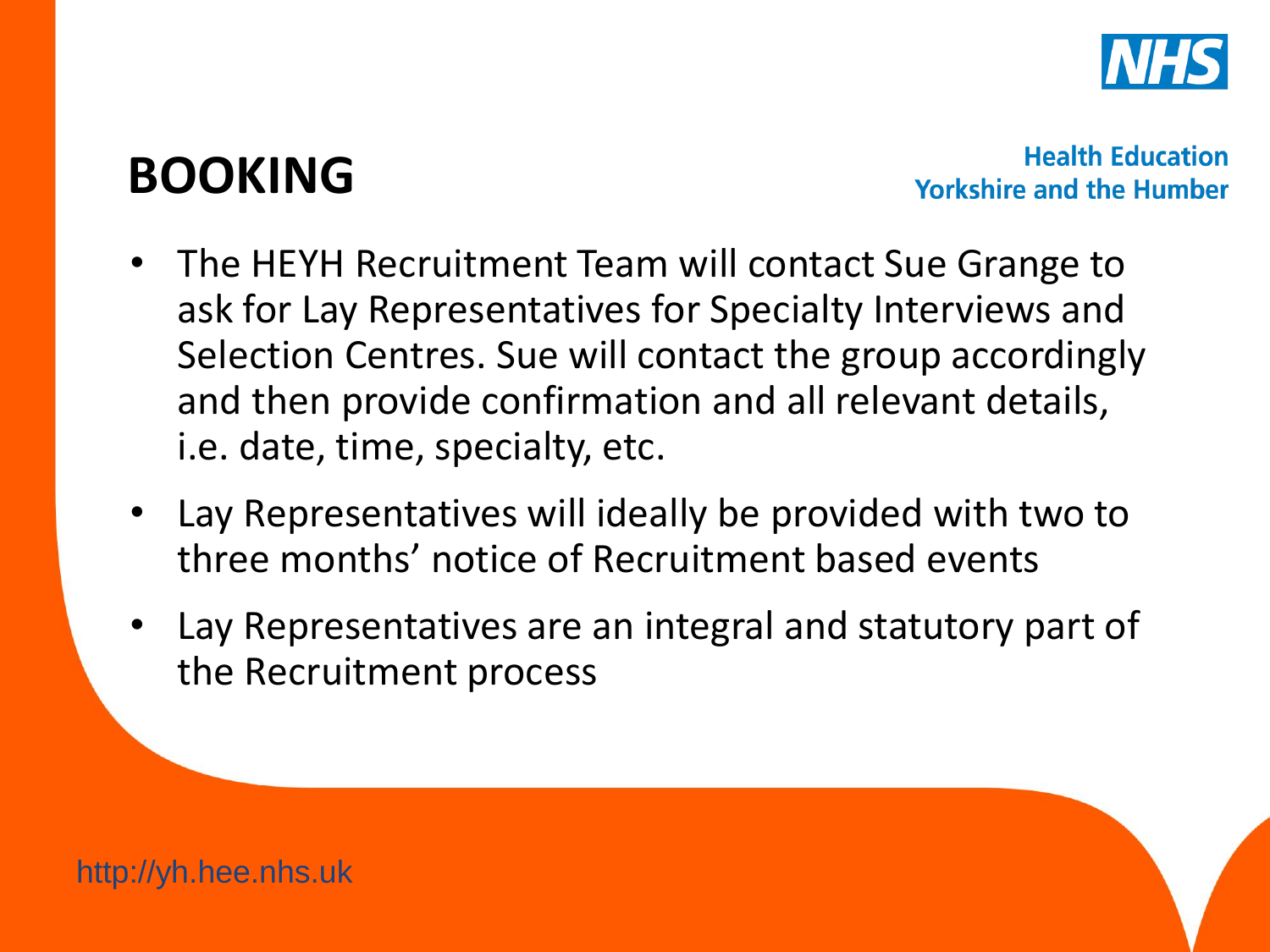

#### **PRE-INTERVIEW/SELECTION CENTRE**

**Health Education Yorkshire and the Humber** 

We would expect Lay Representatives as part of their role to do some pre-reading to familiarise themselves with the specific specialty and the processes (both local and national) encompassed within it.

Details can be found on the following pages of the PGMDE website:

- Postgraduate Schools <http://www.yorksandhumberdeanery.nhs.uk/>
- Recruitment <http://www.yorksandhumberdeanery.nhs.uk/recruitment/>

You may also find the information contained on the Oriel national recruitment portal useful for these purposes: <https://www.oriel.nhs.uk/Web/>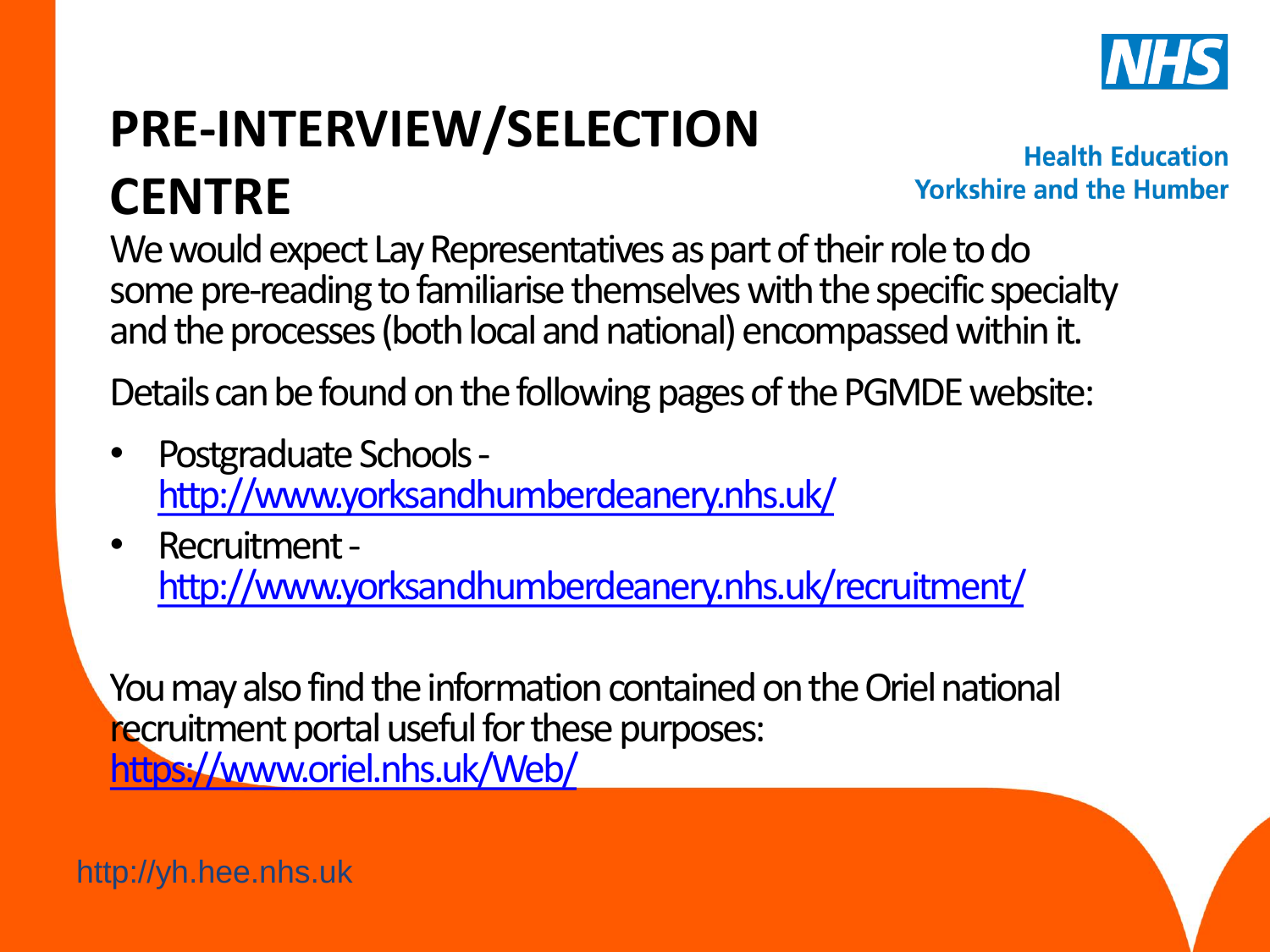

# **INTERVIEW/SELECTION CENTRE**

- Arrive promptly in accordance with defined times
- Lay Representatives to be provided with a pack for the day containing all the relevant details (timings, etc.)
- Observe behaviours of candidates, interviewers and HEYH staff
- Try to observe as many of the stations as possible during the day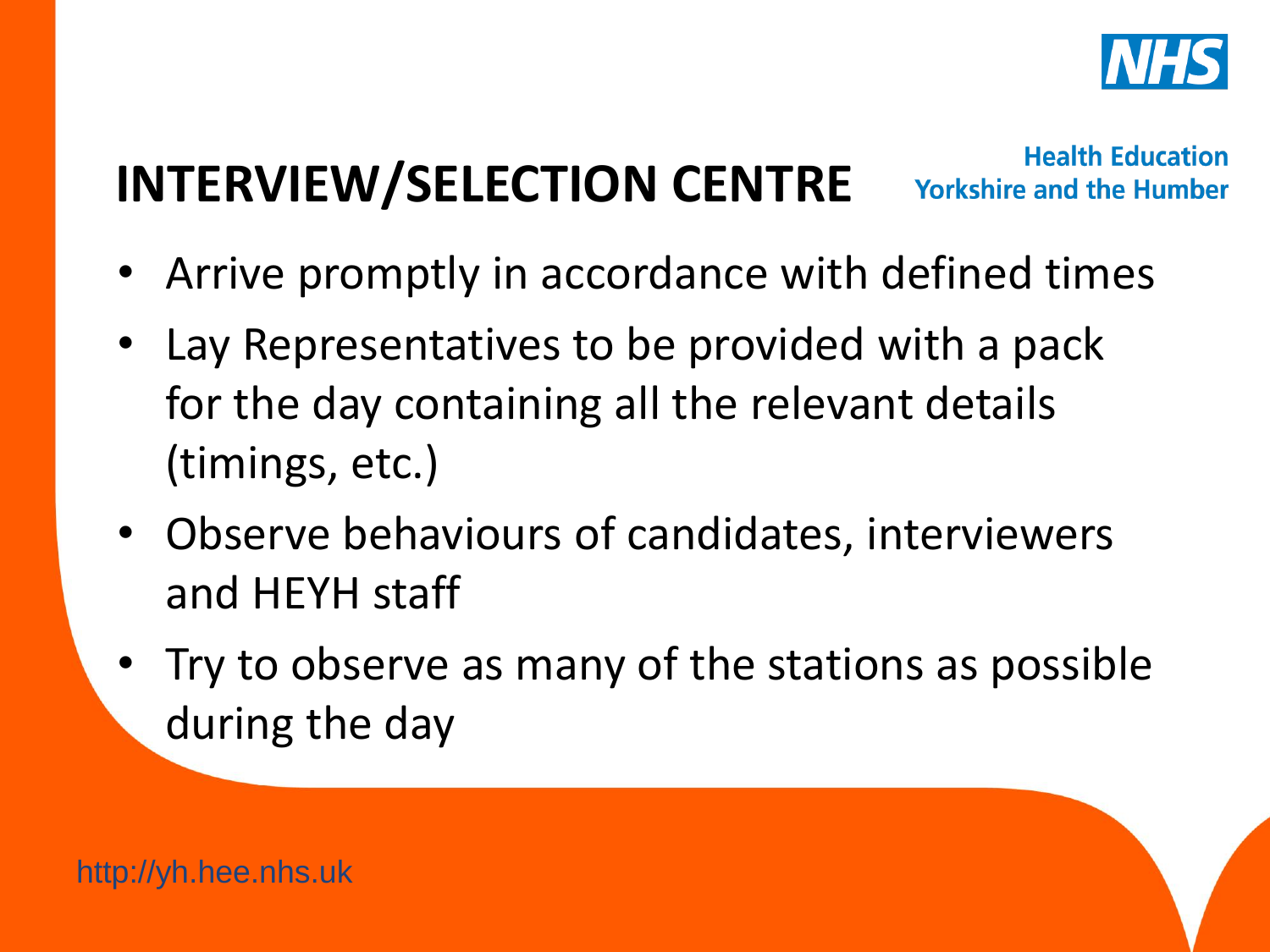

#### **EXPECTATIONS**

- If you have any concerns about anything you observe please feed this back to the Clinical and Administrative Lead at an appropriate time, i.e. a break
- Similarly if you have any questions or feedback you feel needs to be provided with immediate effect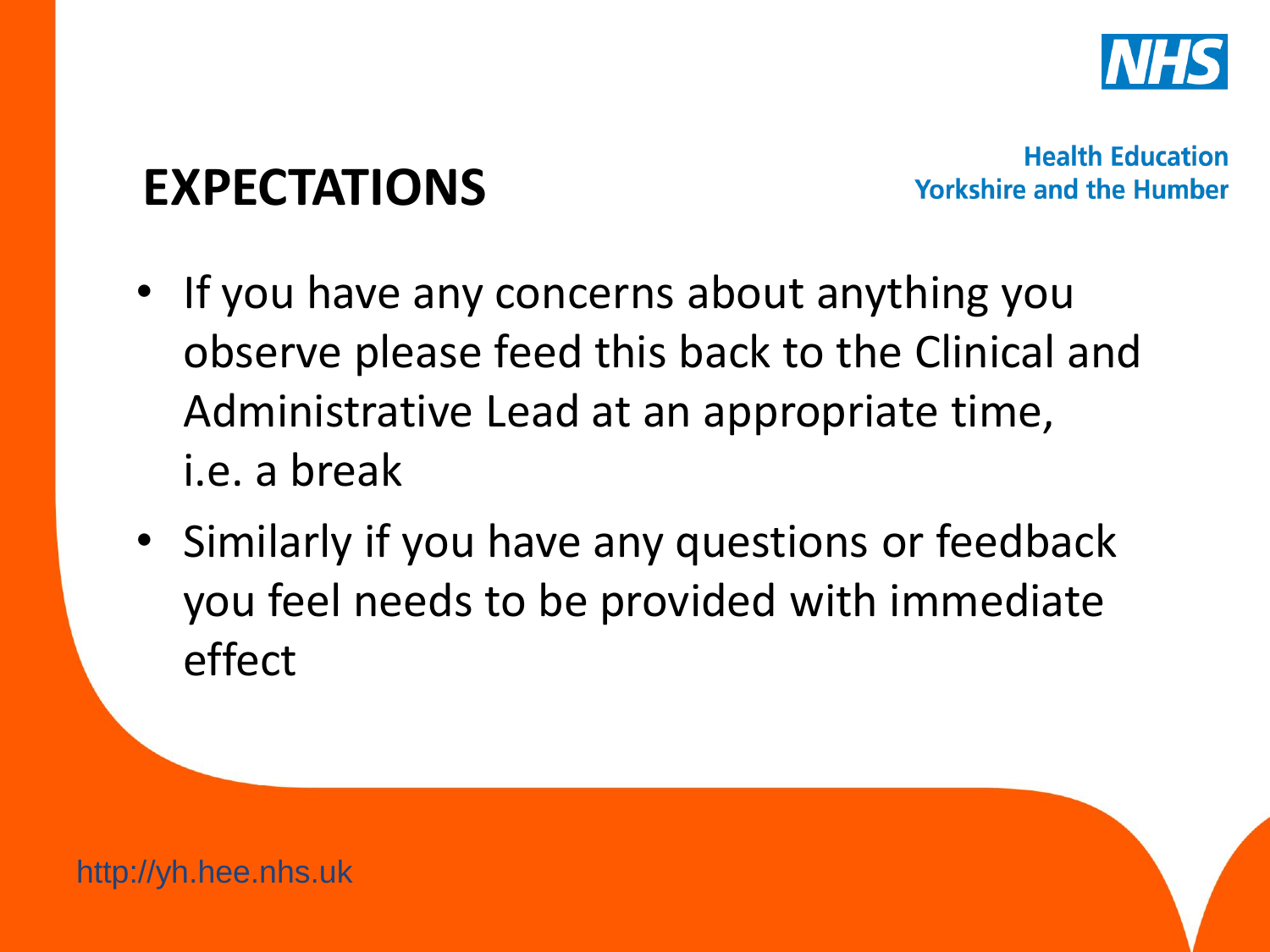

#### **EXPECTATIONS**

**Health Education Yorkshire and the Humber** 

• Please advise one of the administrators in advance when you are going to observe a station to ensure there is no disruption to the timings and process

 $\overline{\phantom{a}}$ 

• Please act professionally at all times – no nodding off!!!

http://yh.hee.nhs.uk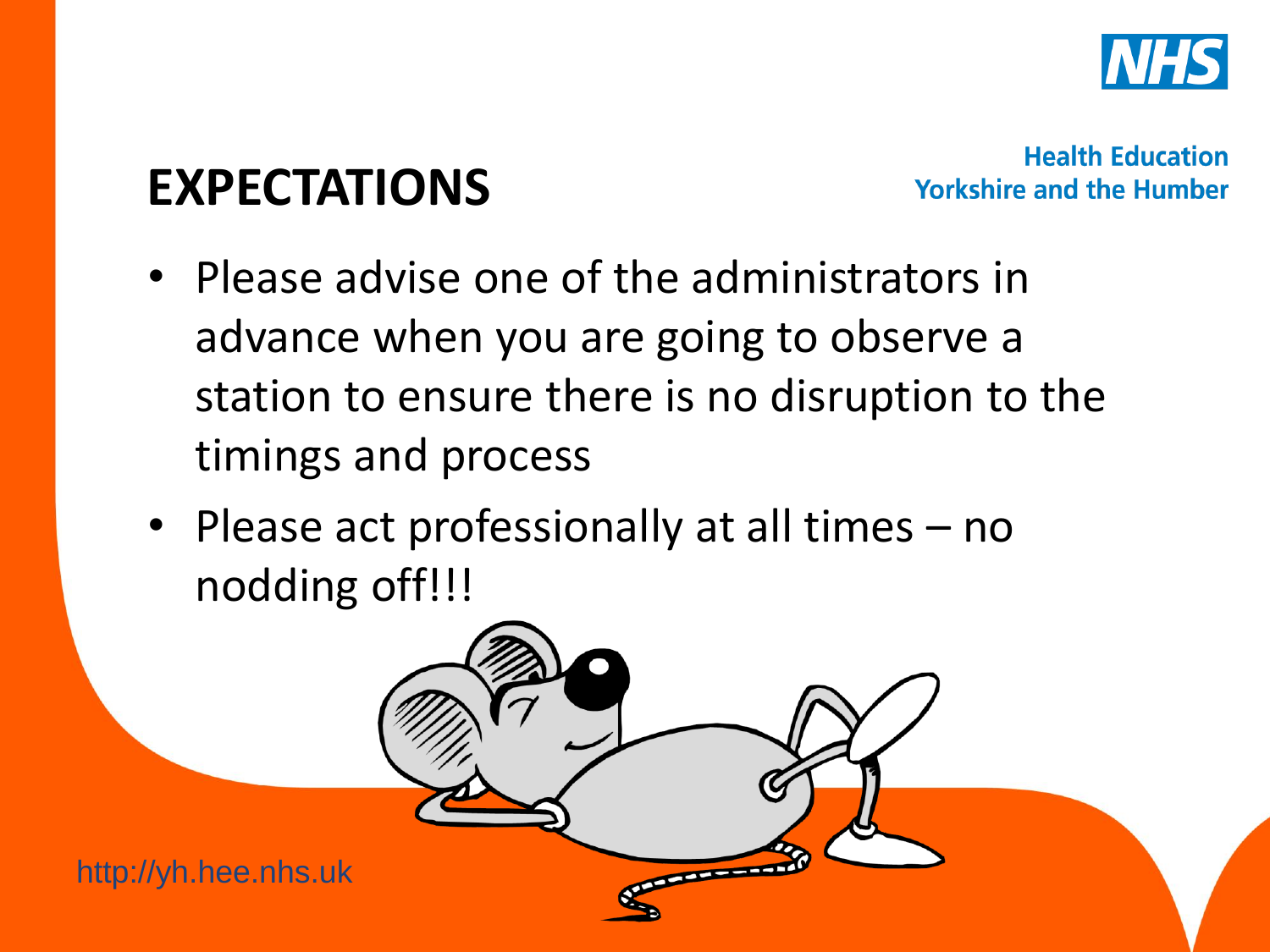

## **AFTER THE INTERVIEW/ SELECTION CENTRE**

- Fully complete the feedback form provided by Sue Grange
- Contact the Clinical and Administrative Lead if you have any further specialty specific feedback. We welcome all suggestions for development and improvement, but obviously these need to be in accordance with the parameters that we work to centrally, i.e. National and College processes, staffing, resources, etc.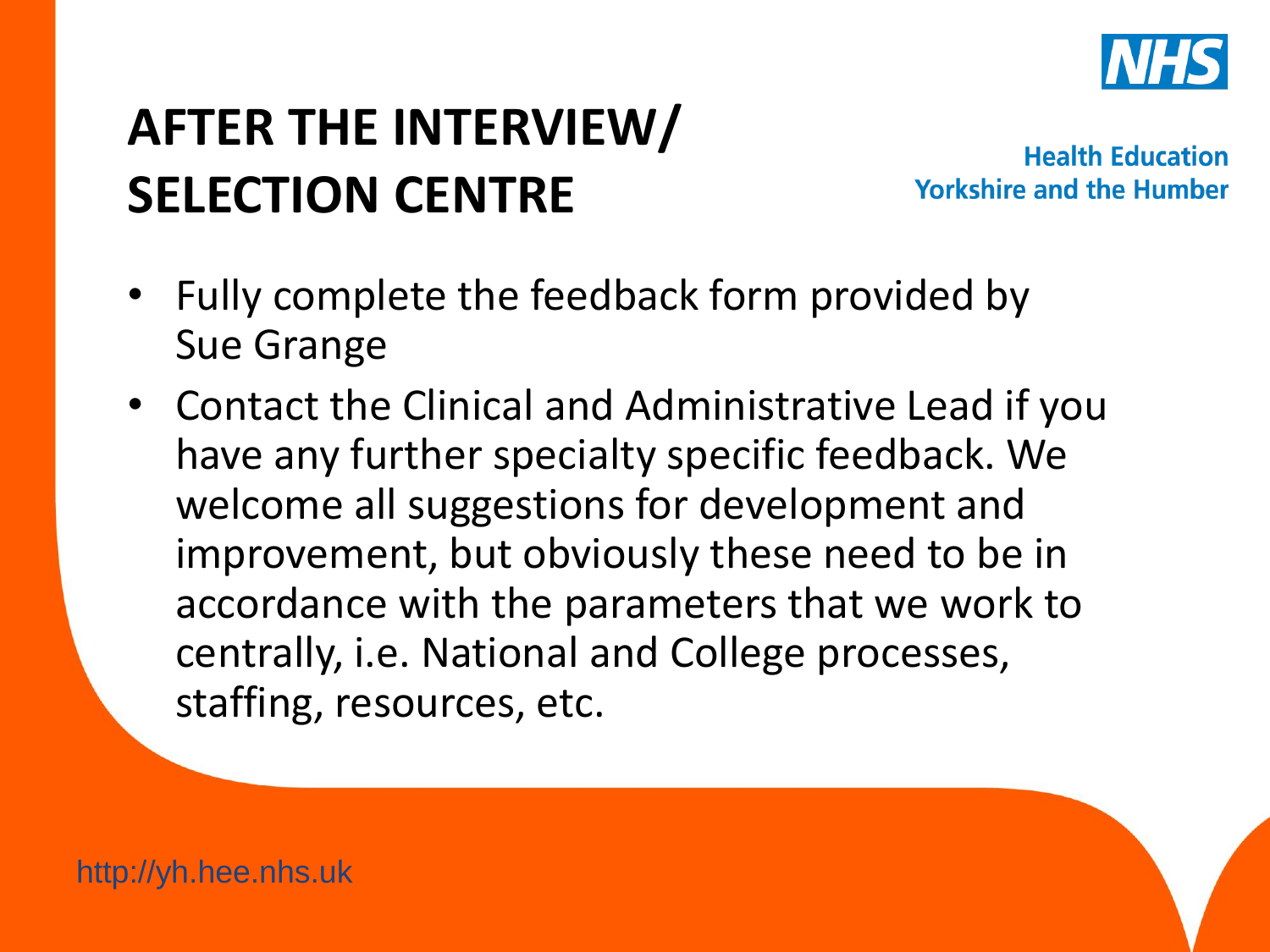

## **AFTER THE INTERVIEW/ SELECTION CENTRE**

- Will be provided with your Resource Fee (£250) in the standard manner
- May be consulted for feedback and comments in the future in relation to any complaints that are received from candidates by HEYH.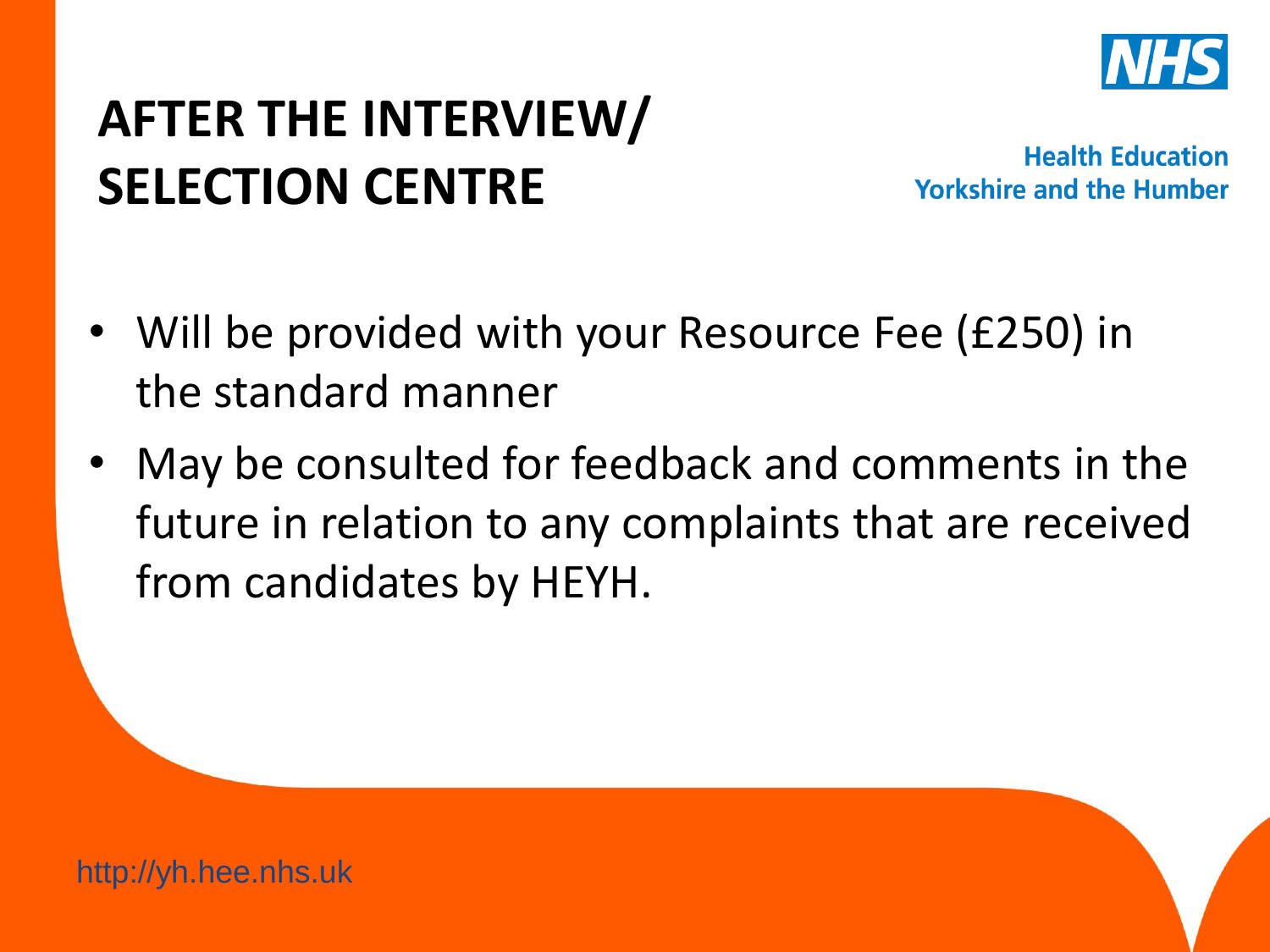

#### **FURTHER DETAILS**

**Health Education Yorkshire and the Humber** 

• Further details about the HEYH Lay Representative process can be found at the following page of the website:

<http://www.yorksandhumberdeanery.nhs.uk/layreps/>

You will need to contact Sue G for log in details for this part of the website if you haven't already been provided with these.